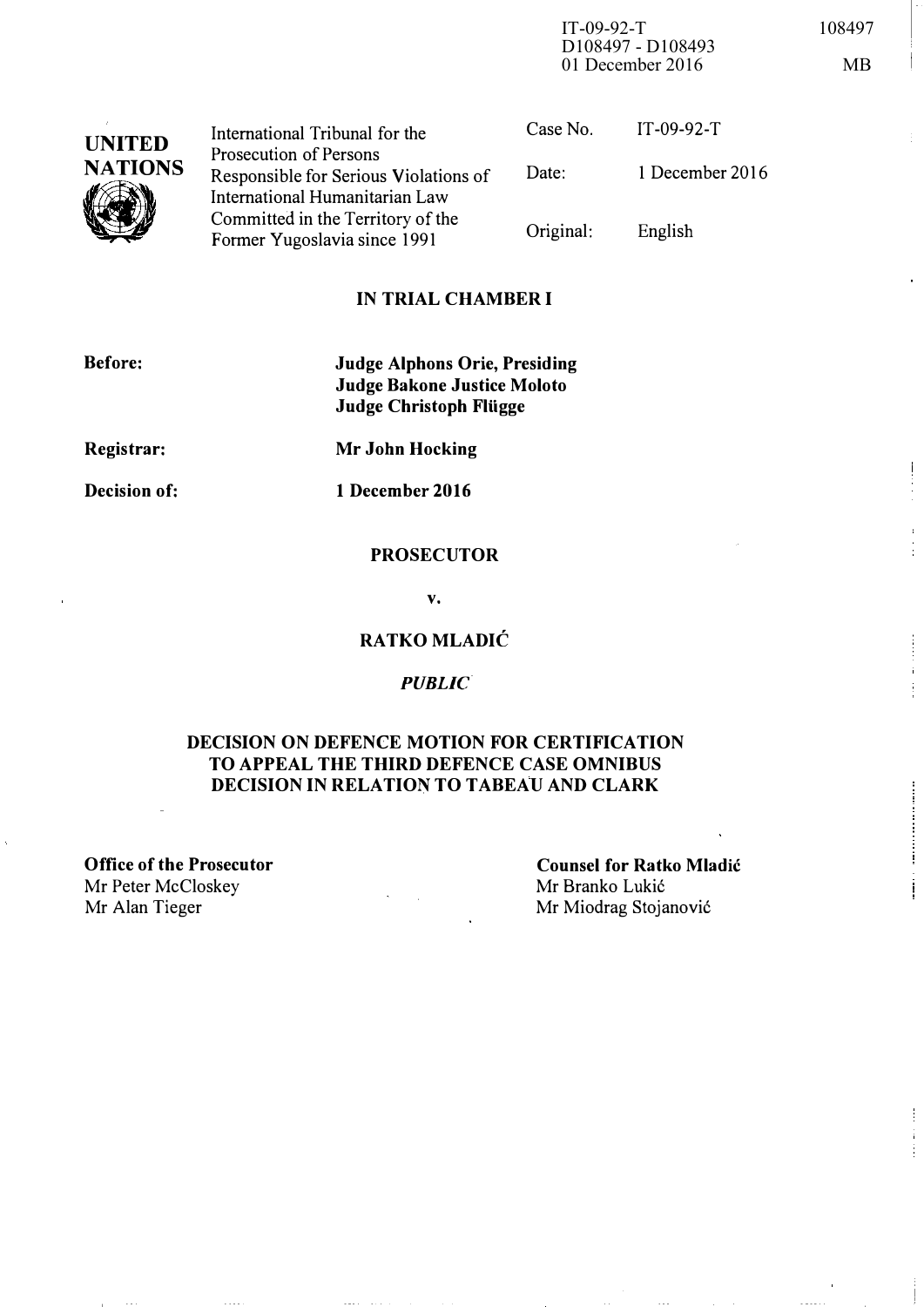# I. PROCEDURAL HISTORY

1. On 30 June 2016, the Chamber issued an omnibus decision in which it (i) provided guidance in relation to the issue of the "matching keys" used by Prosecution expert witness Ewa Tabeau.in drafting her Tomasica Proof of Death Report; (ii) found that the Prosecution was not in possession of these "matching keys"; and, (iii) denied a Defence request to compel Prosecution expert witness John Clark to provide all photographs from the autopsy reports in relation to Tomasica (collectively, the "Impugned Decision").<sup>1</sup> On 7 July 2016, the Defence sought certification to appeal the Impugned Decision ("Motion").<sup>2</sup> On 21 July 2016, the Prosecution responded ("Response"), opposing the Motion.<sup>3</sup>

## 11. SUBMISSIONS OF THE PARTIES

#### A. General Submissions

2. The Defence submits that both prongs of Rule 73 (8) of the Tribunal's Rules of Procedure and Evidence ("Rules") are satisfied because (i) in the Impugned Decision, the Chamber committed a number of judicial errors leading to an erroneous conclusion contravening the rights to equality of arms and a fair trial by imposing an undue additional burden on the Defence; and (ii) the potential harm to the Accused and the administration of justice caused by the Impugned Decision require an immediate resolution by the Appeals Chamber in order to materially advance the proceedings.<sup>4</sup>

3. The Prosecution submits that the Motion is frivolous and represents a waste of valuable judicial resources.<sup>5</sup> The Prosecution submits that not only has the Defence failed to satisfy either prong of Rule 73 (8) of the Rules, but also that much of the Motion is devoted to raising meritbased arguments.<sup>6</sup> The Prosecution further submits that the Defence has flagrantly ignored the legal test for certification by failing to identify an issue that would satisfy the second prong of the test for certification, and instead only repeating arguments related to the first prong.<sup>7</sup> In addition, the Prosecution argues that to the extent the Defence attempts to link either the "matching keys" or the

 $\mathbf{I}$ Third Defence Case Omnibus Decision, 30 June 2016, paras 3-5.

 $\mathbf 2$ Defence Motion for Certification to Appeal the "Third Defence Case Omnibus Decision" as to the Issue of 'Matching Keys' and John Clark's Photographs as to Tomasica, 7 July 2016.

 $\sqrt{3}$ Prosecution Response to Defence Motion for Certification to Appeal the "Third Defence Case Omnibus Decision" as to the Issue of 'Matching Keys' and John Clark's Photographs as to Tomašica, 21 July 2016.  $\overline{4}$ 

<sup>5</sup>  Motion, paras 2, 6-16.

<sup>6</sup>  Response, para. 2.

Response, paras 2, 3-9.  $\overline{7}$ 

Response, paras 10-11.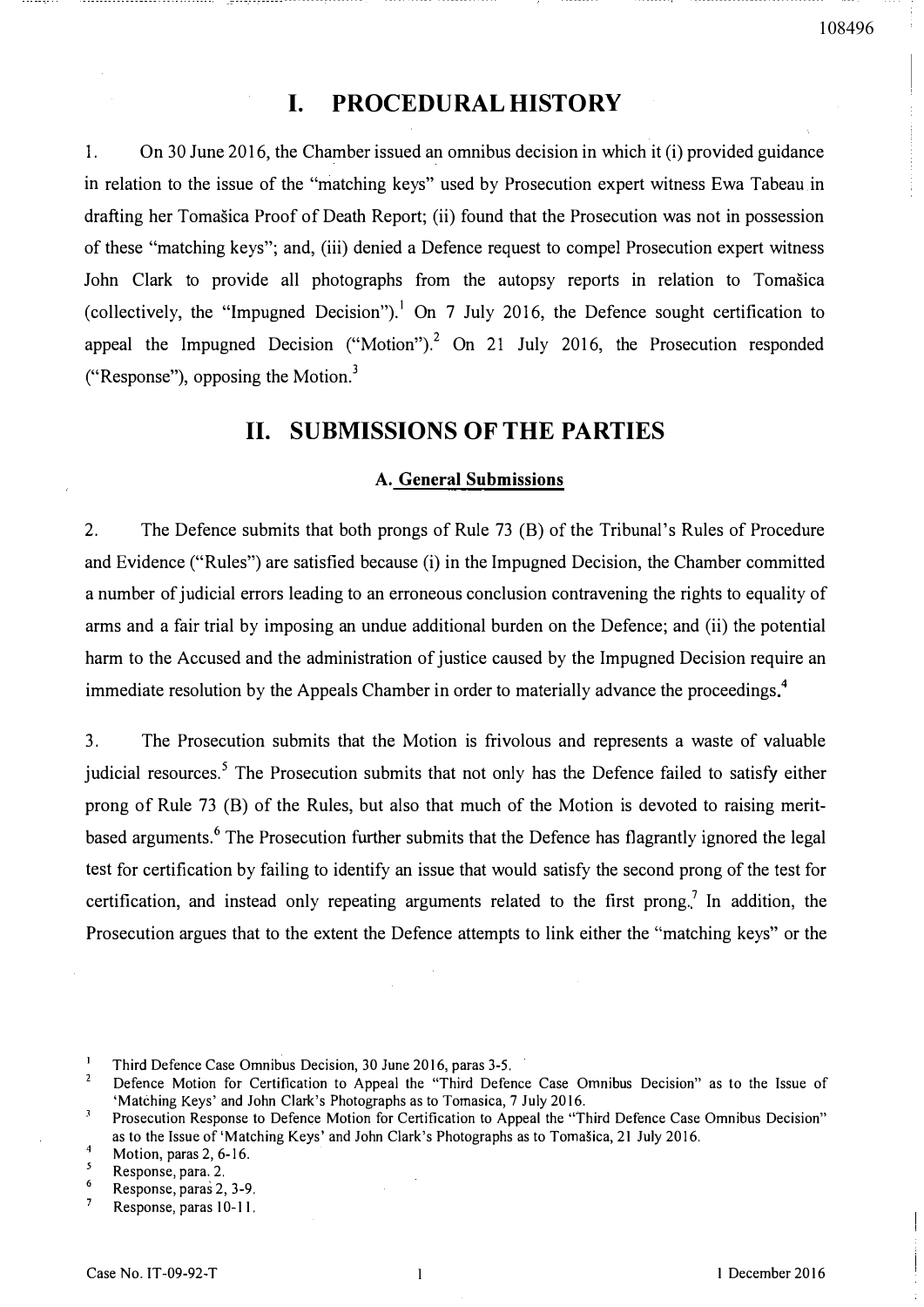$\frac{1}{4}$ 

photographs to disclosure obligations pursuant to Rule 68 of the Rules, such arguments are unfounded and purely speculative. $8$ 

## B. Submission Concerning Guidance on Tabeau's Tomasica Report and "Matching Keys"

4. The Defence submits that the Chamber's conclusion that the Prosecution does not have the "matching keys" in its possession is erroneous because, as Tabeau was a direct employee of the Office of the Prosecutor at the time she performed the matching, these keys must, by definition, be in the possession of the Prosecution.<sup>9</sup> The Defence submits that without access to the "matching" keys", it is unable to assess Tabeau's methodologies.<sup>10</sup> The Defence further submits that the disclosure of exculpatory material pursuant to Rule 68 of the Rules is fundamental to the fairness of the proceedings and that Impugned Decision is frustrating the application of this rule.<sup>11</sup>

5. The Prosecution submits that the Defence's claim that the Impugned Decision is based on the Chamber's consideration that the "matching keys" are in the possession of Tabeau is a mischaracterization of the record as the list of "matching keys" does not exist.<sup>12</sup>

# C. Submissions Concerning the Decision on Defence Request to Compel Witness Clark to Provide Photographs from the Tomašica Autopsies

6. The Defence submits that the Chamber is shifting the burden of the disclosure obligation as set out in Rule 68 of the Rules by requesting that the Defence exhaust all means of voluntary disclosure, thereby implying that the Defence has obligations to attain disclosure.<sup>13</sup> The Defence further submits that as Clark heard the discussions on the record in relation to the disclosure of the photographs at stake and did not voluntarily provide them, there is strong evidence that he has declined to do so voluntarily.<sup>14</sup> Finally the Defence submits that the Impugned Decision is at odds with its statement that it would consider the Defence's request for the Chamber to compel witness Clark to provide the photographs.<sup>15</sup>

7. In response to the Defence's argument that a contradiction exists between the Impugned Decision's conclusion that the Defence did not exhaust all avenues to voluntarily obtain photographs and the Chamber's prior statement that it would consider the Defence's request to

- $\frac{9}{10}$  Motion, paras 2, 6.
- $\frac{10}{11}$  Motion, para. 7.
- $\frac{11}{12}$  Motion, paras 9-10.
- $\frac{12}{13}$  Response, para. 4.
- Motion, paras 11-12.
- $\frac{14}{15}$ Motion, para. 11.

 $\overline{\mathbf{3}}$ Response, para. 5.

Motion, para. 2.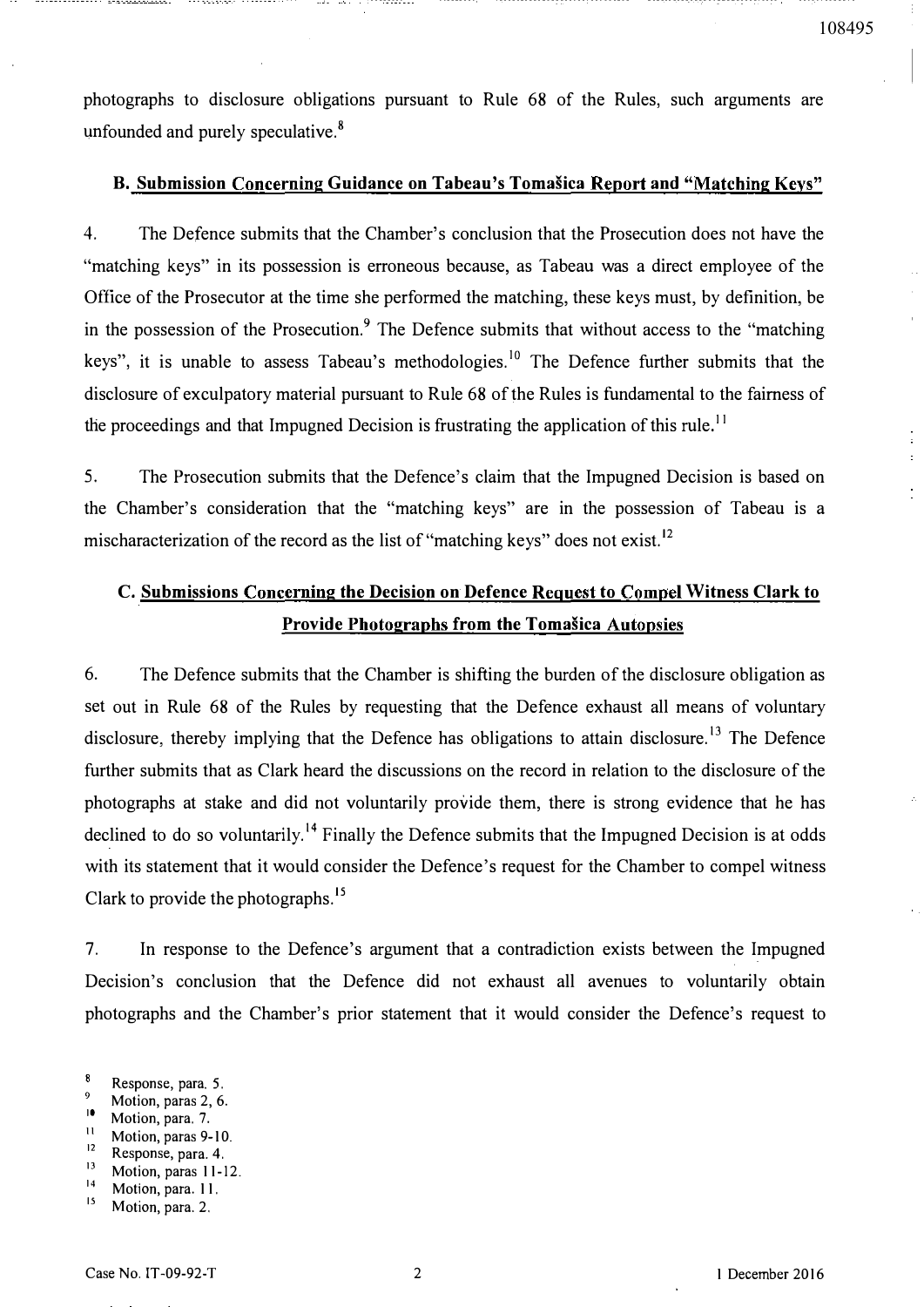compel the witness to produce such photographs, the Prosecution submits that there is no contradiction in considering a request and then denying that request.<sup>16</sup>

# Ill. APPLICABLE LAW

8. The Chamber recalls and refers to the applicable law governing certification to appeal pursuant to Rule 73 (B) of the Rules, as set out in a previous decision.<sup>17</sup>

# IV. DISCUSSION

### A. Guidance on Tabeau's Tomašica Report and "Matching Keys"

9. In the Impugned Decision, the Chamber provided guidance in relation to Tabeau's Tomasica Report and the "matching keys". It did not issue a decision on a motion. Rule 73 (B) of the Rules only applies to decisions on motions and not guidance. Given that the Defence has failed to establish a procedural basis to seek certification to appeal guidance, the Chamber will not consider the Defence submissions with regard to the "matching keys" further.

### B. Certification to Appeal Regarding Clark's Photographs

10. The Defence incorrectly premises its arguments for certification to appeal on alleged judicial errors. With regard to the first prong of Rule 73 (B) of the Rules, the Defence alleges, inter alia, that the Impugned Decision significantly affects the Accused's fair trial rights because the Chamber committed a number of judicial errors, leading to a "clearly erroneous conclusion". The Chamber reminds the Defence that the question of whether the standard for certification to appeal has been met is based not on whether a decision was correctly reasoned, but rather on whether the two cumulative conditions set out in Rule 73 (B) of the Rules have been met.<sup>18</sup> Should a party wish to argue that a decision was incorrectly reasoned, the appropriate forum would be a motion for reconsideration or, should certification be granted, in the appeal itself.<sup>19</sup> Accordingly, the portions of the Motion concerned with alleged judicial errors will not be further considered

108494

 $^{16}$  Response, para. 5.

Decision on Defence Motion for Certification to Appeal the Decision on the Admission of the Evidence of Milan Tutorić, 15 July 2015, para. 4.

<sup>&</sup>lt;sup>18</sup> Prosecutor v. Jovica Stanisić and Franko Simatović, Case No. IT-03-69-PT, Decision on Prosecution's Request for Certification to Appeal the Trial Chamber's Decision on Protective Measures of 13 September 2007,7 December 2007, p. 3.

<sup>&</sup>lt;sup>19</sup> See Decision on Defence Motion for Certification to Appeal Decision on Forty-Fifth Motion to Admit Evidence Pursuant to Rule 92 bis, 30 June 2015, para. 5.